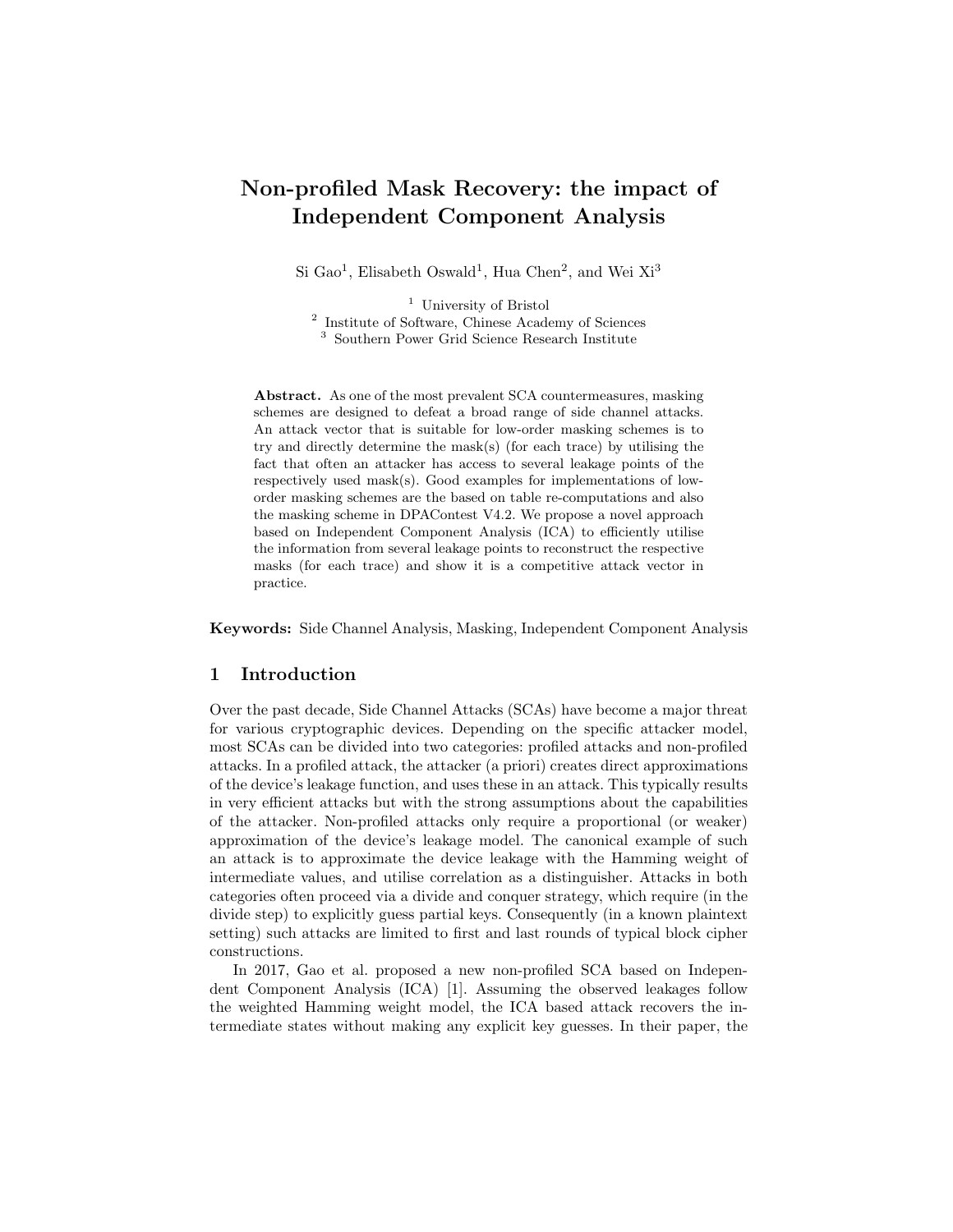authors demonstrate several applications of this approach, including a new keydistinguisher, attacking the middle encryption rounds as well as reverse engineering. However, all previous discussions about ICA-based SCA focus on unprotected implementations. We are hence interested in investigating if ICA-based SCA can be useful to attack protected implementations.

For ICA-based SCA to work it is imperative to have access to several leakage points for some (targeted) intermediate value. In masked implementations, one can often observe leakages related to the manipulation of masks in the processor. Hence, ICA-based SCA could be a powerful tool for mask recovery in masked implementations, in particular optimised low-order masking schemes.

Our Contribution. In this paper, we explore the potential of ICA to compromise implementations of some (low order) masking schemes. Specifically, in table re-computation schemes, the multiple XORs in the re-computation process naturally provide multiple leakage observations for ICA. Compared with previous attacks, our ICA-based mask recovery finds the n-bit random masks with only n leakage points, whereas previous attacks take  $2<sup>n</sup>$  points. Experiments confirm that for smaller Sboxes  $(n = 4)$ , ICA-based attack outperforms horizontal attakcs on smart card implementations. For the Rotating Sbox Masking (RSM) scheme, which is used in the DPAContest V4, our analysis proves that if the attacker chooses the leakages wisely, the random masks can be recovered as an approximate ICA problem. Although the mask recovery becomes less accurate, the following key recovery is hardly affected.

Paper Organization. In Section [2,](#page-1-0) we briefly review the targeted masking schemes as well as our primary tool—ICA. Section 3 analyzes the leakage behaviour of table re-computation schemes in details. As the XORs naturally provide multiple leakage observations, ICA enables the attacker to determine both the random masks and the secret key. We present another masking scheme—the masking scheme in DPAContest V4.2—in Section 4. Although this scheme computes the masked tables offline, the relevant random indexes in each round provide considerable leakages for ICA-based SCA. Impacts of this approach and conclusions are further presented in Section 5.

# <span id="page-1-0"></span>2 Preliminaries

### 2.1 Masking schemes

To date, masking is one of the most prevalent countermeasures for software implementations. In general, a masking scheme conceals the cryptographic intermediate states with random values. As a result, the data-dependent leakage no longer relates to the secret key. Previous studies proposed a variety of masking schemes, such as affine masking [\[2\]](#page-12-1), polynomial masking [\[3\]](#page-12-2) and inner product masking [\[4\]](#page-12-3). In this paper, we focus on Boolean masking, the most frequently implemented approach. In a Boolean masking scheme with d-shares, an intermediate state x is split into d shares  $(x^{(1)}, x^{(2)}, ..., x^{(d)})$  where  $x^{(1)} \oplus x^{(2)} \oplus ... \oplus x^{(d)} = x$ .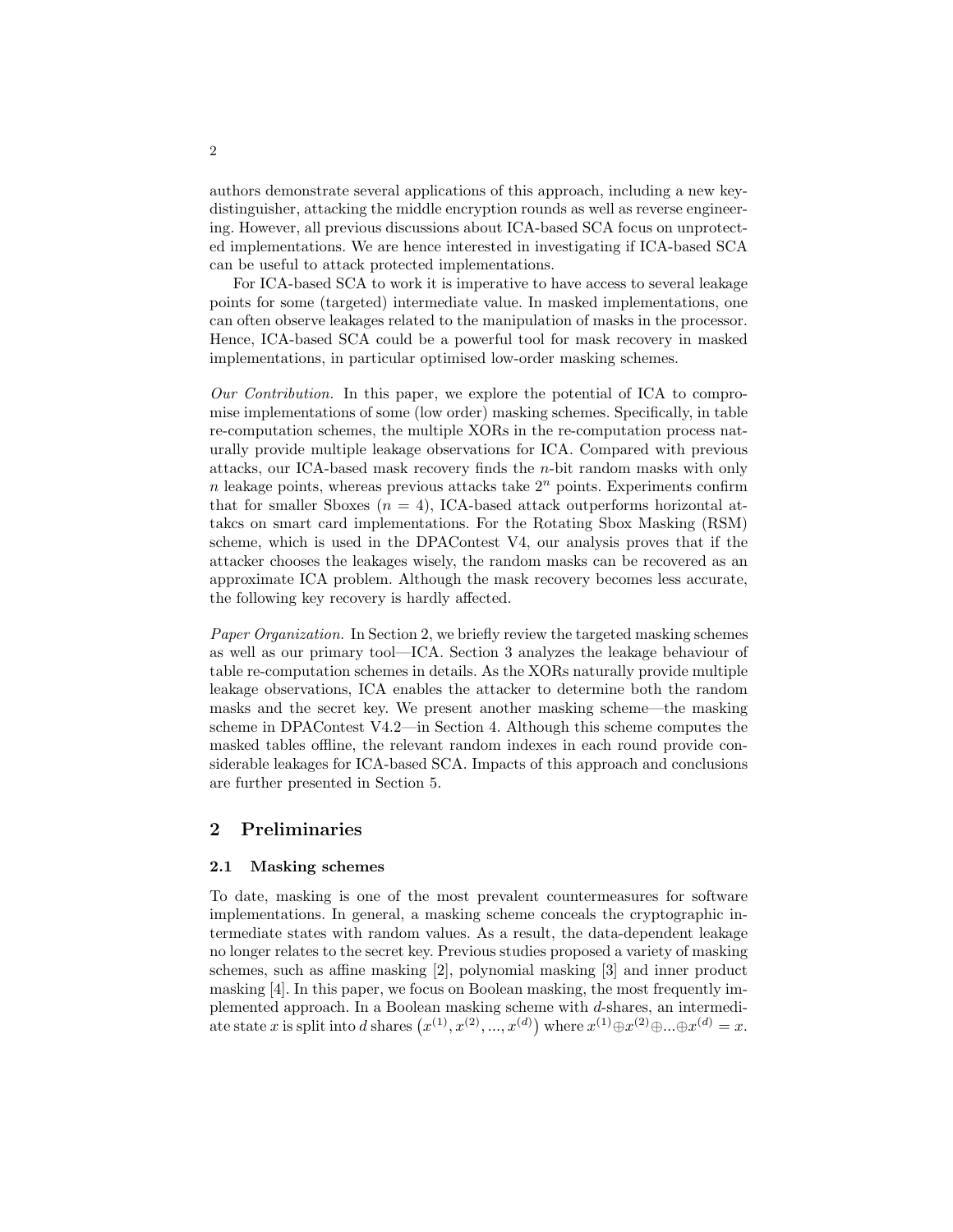As each leakage point only depends on one  $x^{(i)}$ , the attacker cannot learn any useful information, unless they combine the leakages of all d shares.

For linear components P, implementing a Boolean masking is quite straightforward: as  $P(x^{(1)} \oplus x^{(2)} \oplus ... \oplus x^{(d)}) = P(x^{(1)}) \oplus P(x^{(2)}) \oplus ... \oplus P(x^{(d)})$ , simply applying  $P$  to all  $d$  shares gives the expected outputs. For non-linear components (Sboxes), things become tricker. In order to ensure the output shares satisfy  $S(x^{(1)} \oplus x^{(2)} \oplus ... \oplus x^{(d)}) = S_1(x^{(1)}) \oplus S_2(x^{(2)}) \oplus ... \oplus S_n(x^{(d)})$ , at least one of the masked Sbox  $S_i$  must be related to multiple input shares. Three proposals exist in previous studies [\[5\]](#page-12-4):

- Compute the Sbox arithmetically. In 2003, Ishai, Sahai and Wagner proposed a provably secure higher-order masking scheme for bit-wise AND [\[6\]](#page-12-5). Alternatively, the whole Sbox can be computed as a bunch of masked ANDs and masked NOTs. Compared with the unprotected implementations, this construction significantly increases the computation cost.
- Table Re-computation. In many look-up table schemes, the masked Sbox is computed as a look-up table [\[7,](#page-12-6)[8,](#page-12-7)[9\]](#page-13-0). In the first step, these schemes often generate a masked table using all the shares from  $x^{(1)}$  to  $x^{(d-1)}$ . Then, the output shares  $(y^{(1)}, y^{(2)}, ..., y^{(d)})$  can be found by simply looking up  $x^{(d)}$ in the masked table. The major drawback of this approach, is that the recomputation stage is not only costly, but also exploitable. For an n-bit Sbox, this procedure provides  $2^n$  leakage points for each data share  $x^{(i)}$ . Thus, the attacker can collect all leakage points on the trace ("horizontally") and use a standard DPA style attack to recover  $x^{(i)}$ . For  $n = 8$ , this horizontal attack is actually quite efficient for software implementations [\[10,](#page-13-1)[11\]](#page-13-2).
- Global look-up tables. Alternatively, the masked table can also be computed offline [\[8\]](#page-12-7). In this case, a masked table is generated for each possible mask and stored in the data RAM/ROM. Considering the enormous memory  $\cos t$ , this approach is more suitable for smaller Sboxes (eg. 4-bit Sbox)<sup>[1](#page-2-0)</sup>. For larger Sboxes, it often applies in Low-Entropy Masking Schemes (LEMS), such as the Rotating Sbox Masking (RSM) [\[13\]](#page-13-3). Instead of random masks, LEMS usually uses a precomputed set of constant masks, which significantly reduces the memory cost [\[13\]](#page-13-3). As a lightweight SCA countermeasure, it is LEMS's design philosophy to resist not all but a selection of important and powerful attacks [\[13\]](#page-13-3). Results from DPA Contest v4 and v4.2 are consistent with such statement: in the profiling case, the secret key can be found with only one trace [\[14\]](#page-13-4).

### 2.2 Independent Component Analysis

Independent Component Analysis (ICA) [\[15\]](#page-13-5) belongs to a class of problems called Blind Source Separation (BSS), which requires to separate a set of mixed signals, without the aid of information about the source signals or the mixing process. A common example is the cocktail party problem in which the challenge of a partygoer is to pick out a single conversation when in a noisy room.

<span id="page-2-0"></span> $1$  For specific processors, such implementation is not necessarily secure [\[12\]](#page-13-6).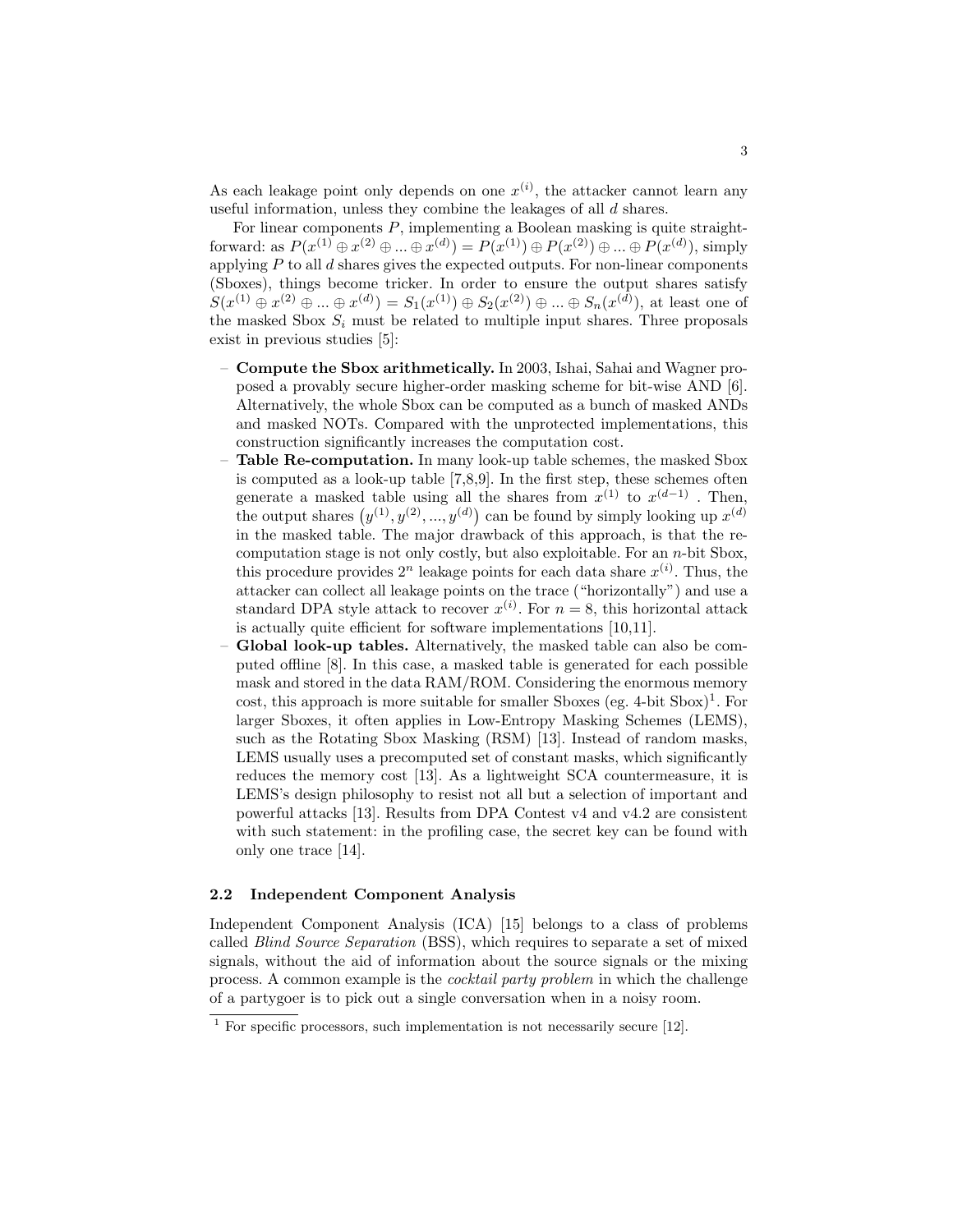Suppose we have *n* simultaneous conversations (sources)  $S = \{s_1, s_2, ..., s_n\}$ going on in the party room. Microphones are placed in different positions, recording m mixtures (observations) of the original sources  $\mathbf{Y} = \{y_1, y_2, ..., y_m\}$ . Assuming the observation  $y_j$  is a linear mixture of all sources, we have

$$
y_j = a_{j,0} + a_{j,1}s_1 + a_{j,2}s_2 + \dots + a_{j,n}s_n
$$

where  $a_{j,i}$  stands for the real-valued coefficient. The overall mixing procedure can be written as

$$
\mathbf{Y} = \mathbf{A}\mathbf{S}
$$

where  $A$  is called the *mixing matrix*. In signal processing, such statistical model is called Independent Component Analysis [\[15\]](#page-13-5). With additional multivariate Gaussian noise N, the noisy ICA model is defined as

$$
\mathbf{Y} = \mathbf{A}\mathbf{S} + \mathbf{N}
$$

The goal of ICA, is to recover the unknown sources S from the observation Y, without knowing the mixing matrix **A** or the Gaussian noise N in advance.

## 2.3 ICA in Side Channel Analysis

Assuming the target device's leakage function is linear (in the bits of the intermediate values), recovering the secret intermediate values in SCA is quite similar to an ICA problem  $[1]$ . Specifically, when operating an *n*-bit intermediate state x, the data-dependent leakage can be written as

$$
L(x) = \alpha_0 + \alpha_1 x_1 + \alpha_2 x_2 + \dots + \alpha_n x_n, \ \alpha_i \in \mathbb{R}
$$
 (1)

Here  $x_i$  represents the i-th bit <sup>[2](#page-3-0)</sup> of xand L is a linear leakage function. This leakage function has the same form as one ICA observation (i.e.  $y_i$  in Sect. 2.2).

However for ICA we need more than a single observation. Suppose that the device not only computes  $x$  but also computes some other intermediate state  $x' = x \oplus c$  (c is a constant) at some point. Then, the attacker can also learn the leakage of  $L(x')$ <sup>[3](#page-3-1)</sup>. Take  $c = 00...01$  as an example, we have:

$$
L(x') = L(x \oplus 00...01)
$$
  
=  $\alpha_0 + \alpha_1 x_1 + \alpha_2 x_2 + ... + \alpha_n (x_n \oplus 1)$   
=  $\alpha_0 + \alpha_1 x_1 + \alpha_2 x_2 + ... + \alpha_n (1 - x_n)$   
=  $(\alpha_0 + \alpha_n) + \alpha_1 x_1 + \alpha_2 x_2 + ... - \alpha_n x_n$ 

It is not hard to see that such leakage can be regarded as the leakage from the same intermediate state  $x$ , but with a different linear leakage function  $L'$ . Thus,

<span id="page-3-0"></span> $\frac{2}{3}$  Throughout this paper, we always use subscript i as the i-th bit. Unlike traditional SCA, the intermediate state  $x$  here represents the random mask, which is not dependent on a key guess  $k$ .

<span id="page-3-1"></span> $3$  For simplicity, we assume all leakage share the same leakage function  $L$ . However, ICA does work with different  $L$ -s, as long as they are all linear combinations of  $x$ .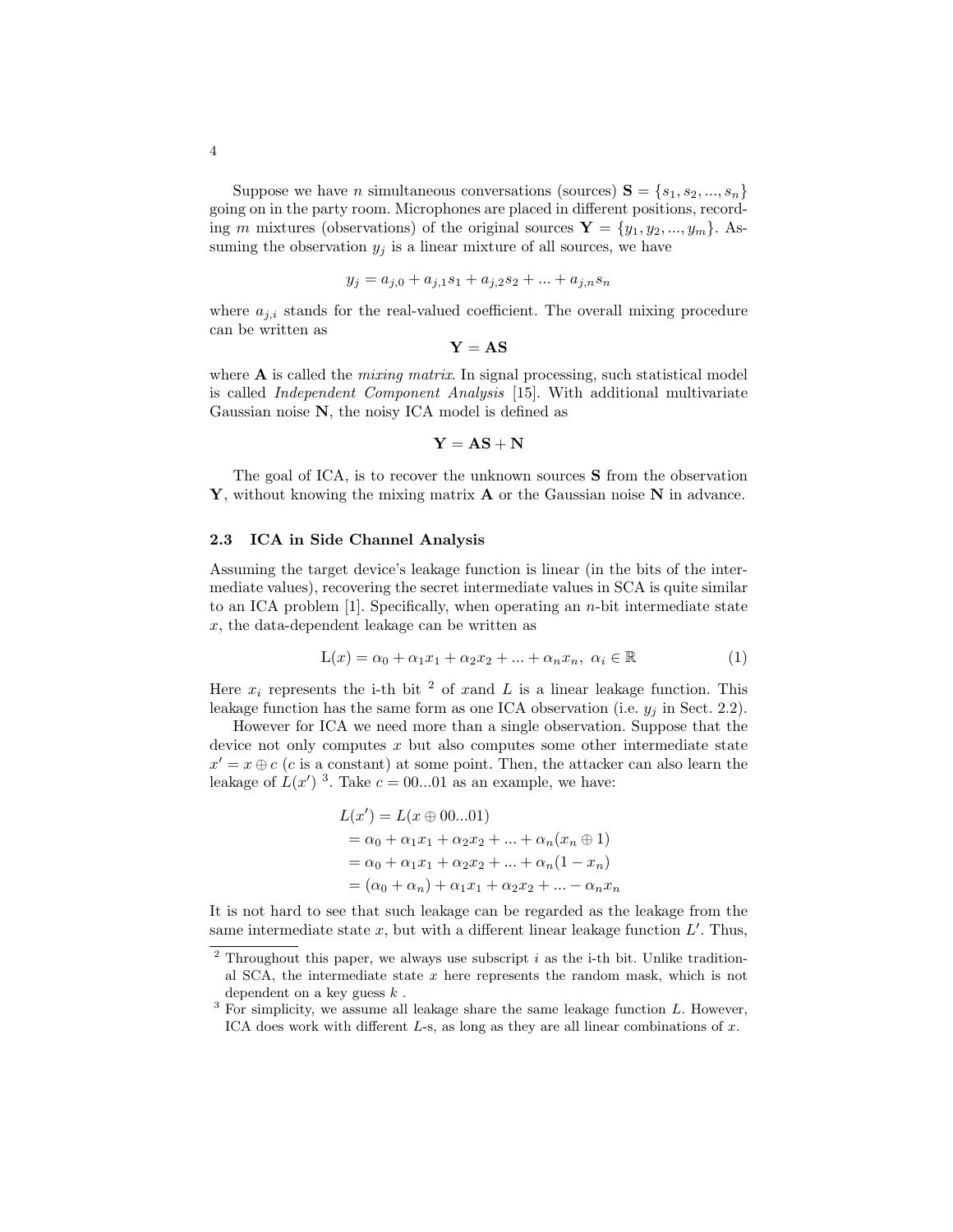if the targeted implementation has some operand like  $x \oplus c$ , the attacker may be able to manipulate c to get multiple "observations" for the intermediate state  $x$ . Assuming the attacker can get enough observations (the number of observations  $m \geq n$ , in theory, he (or she) can solve the intermediate state x as an noisy ICA problem.

In practice, considering side channel leakage usually contains high level of noise, the authors also proposed an specific ICA algorithm for SCA. Due to the space limit, we omit further details: interested readers can find this part in [\[1\]](#page-12-0).

Unlike other traditional SCAs, recovering  $x$  with ICA does not involve any key guess. As a consequence, ICA-based SCA serves as a perfect tool for SCA in the middle rounds or SCA-based reverse engineering [\[1\]](#page-12-0). Indeed, the authors already provide realistic experiments to verify their results on certain software implementations. On the other hand, as stated in [\[1\]](#page-12-0), in many realistic circumstances, finding such XOR constant c might not be an easy task. For this reason, to date, the applications of ICA-based SCA are restricted to unprotected cryptographic implementations.

# 3 ICA-based Attack on a Table Re-computation Scheme

In the following, we analyse the potential application of ICA on a few masking schemes. Perhaps surprisingly, for some masking schemes, constructing multiple observations becomes much easier. The following two sections present two case studies: for each case study, we will review its mask computation, analyze its leakage and show how ICA-based SCA enables the recovery of the random masks. Comparison with previous attacks and experimental verifications are also provided in each case. We begin by studying a table re-computation scheme.

#### 3.1 Table Re-computation Schemes

Considering the memory cost, masking schemes with global look-up table can hardly be applied to larger Sboxes (eg. the Sbox in AES). Thus, many masking schemes choose to generate the masked table online. In a d-shares table recomputation scheme,  $(x^{(1)}, x^{(2)},...,x^{(d-1)})$  is taken to the computation to create a masked table T. In the last step, the implementation simply looks up  $x^{(d)}$ in T and returns  $T(x^{(d)})$  as the output shares. To ensure its security against SCA, designers may also add some other procedures, such as refreshing T with fresh randomness after each table look-up [\[9\]](#page-13-0). Meanwhile, most masked table re-computations are rather similar: for clarity, we present a d-shares table recomputation procedure in Algorithm 1.

## 3.2 Previous Attacks

Note that in Algorithm 1, line 3 always produces  $2<sup>n</sup>$  leakages for each share. More specifically, assume the leakage function is  $L$ , the attacker learns the leakages of  $(L(x^{(i)}), L(x^{(i)} \oplus 1), ..., L(x^{(i)} \oplus (2^n - 1)))$ . As all these leakages depend on the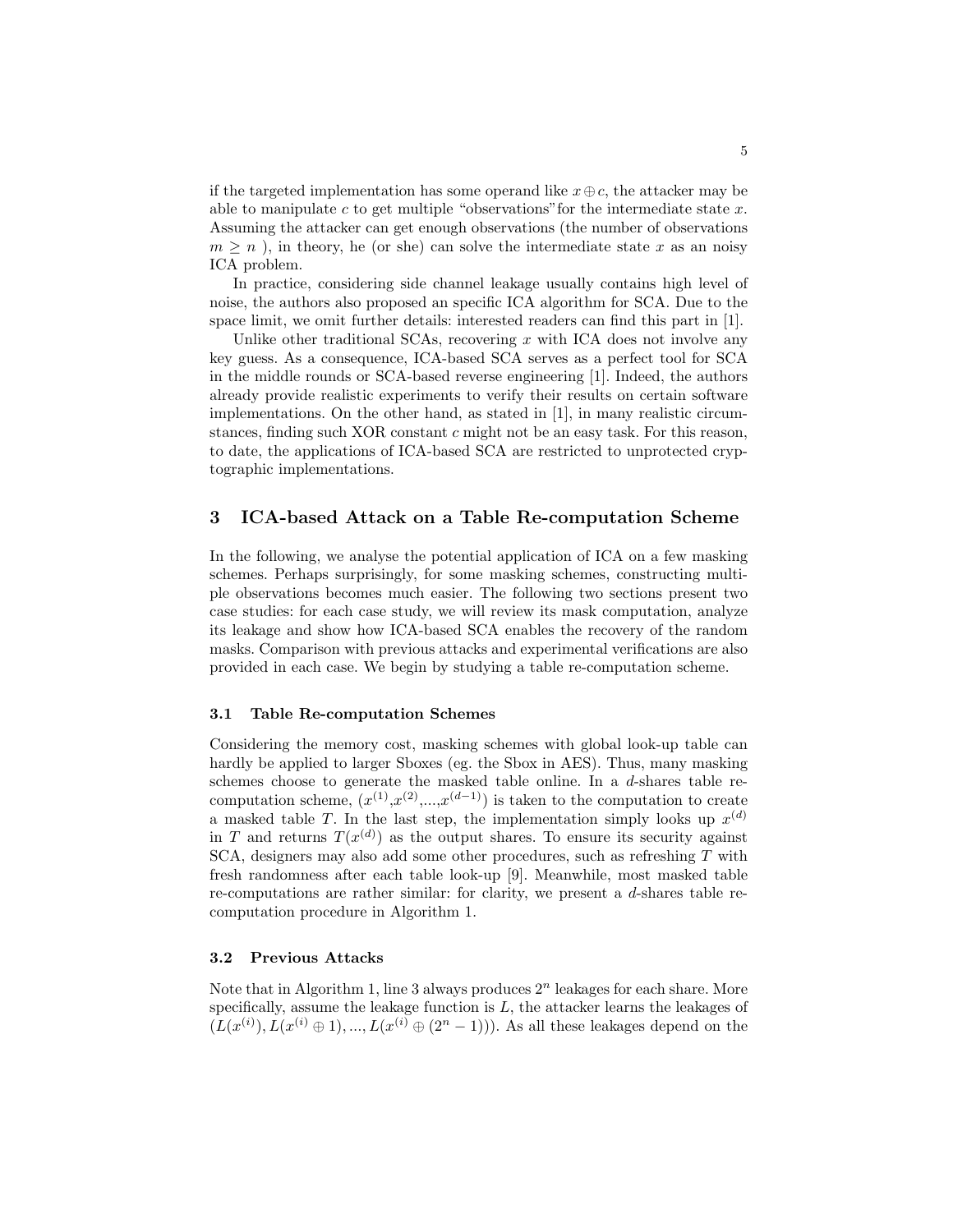**Algorithm 1** A d-shares table re-computation for an  $n$ -bit Sbox

**Input:**  $x^{(1)},...,x^{(d)}$  such that  $x = x^{(1)} \oplus x^{(2)} \oplus ... \oplus x^{(d)}$ **Input:** Shared table T such that  $\bigoplus_i T(u)^{(i)} = S(u)$ **Output:** Shared table T such that  $\bigoplus_i T(x^{(d)})^{(i)} = S(x)$ 1: for  $i = 1$  to  $d - 1$  do 2: for all  $u \in \{0,1\}^n$  do 3:  $T'(u) = T(u \oplus x^{(i)})$ 4: end for 5:  $T = T'$ 6: end for

same share  $x^{(i)}$ , the attacker can take a guess about  $x^{(i)}$  and verify this guess with Correlation Power Analysis (CPA) [\[16\]](#page-13-7). Unlike traditional CPA which utilises a specific leakage point across many traces (i.e. a "vertical"attack), this attack utilizes all the  $2^n$  leakages on the same trace (i.e. it is a "horizontal" attack). Having recovered the masks, key recovery is trivial: since all  $d-1$  input shares (random masks) are already known, a traditional vertical CPA on the leakage of  $x^{(d)}$  reveals the secret key. Previous studies proved that, for 8-bit Sboxes  $(n = 8)$ , such "horizontal" attack is a serious threat for table re-computation schemes [\[10\]](#page-13-1).

A common countermeasure for the horizontal attacks is to randomly shuffle the constant  $u$  in line 3. Since the computation follows some random order  $(\varphi(0), \varphi(1), \ldots, \varphi(2^{n}-1)), x^{(i)}$  alone can no longer determine all the  $2^{n}$  leakages. However, for many smart card applications, generating and storing an  $n$ -bit random permutation  $\varphi$  in memory is far too expensive. Instead, they prefer to use some pseudo-random function  $\varphi$  that can be computed online. However, the computation of  $\varphi$  provides new leakages for the attacker. Tunstall et al. showed that the attacker can easily explore such leakages and recover the entire permutation  $\varphi$  [\[11\]](#page-13-2). Moreover, Bruneau et al. proposed a multi-variate attack which combines all  $2^n$  leakages on one trace into a statistic that depends on  $x^{(i)}$  [\[5\]](#page-12-4). As the combination is unordered, random shuffling does not affect the final statistic. Although  $x^{(i)}$  cannot be recovered, the attacker finds the secret key through higher-order attacks, with the leakage of  $x^{(i)}$  as well as this statistic.

### 3.3 ICA-based attack

Mask recovery The leakages that occur in table re-computation schemes are a perfect match for ICA. Specifically, each bit of the intermediate state  $x$  now becomes an independent binary source. Assuming the leakage function is linear, the attacker can always use the leakage of  $x$  as one observation for ICA. As stated previously, the leakage of  $L(x \oplus c)$  can also be regarded as the leakages of  $x$  with a different leakage function. In other words, for table re-computation schemes, the attacker can always find  $2^n$  independent observations through  $2^n$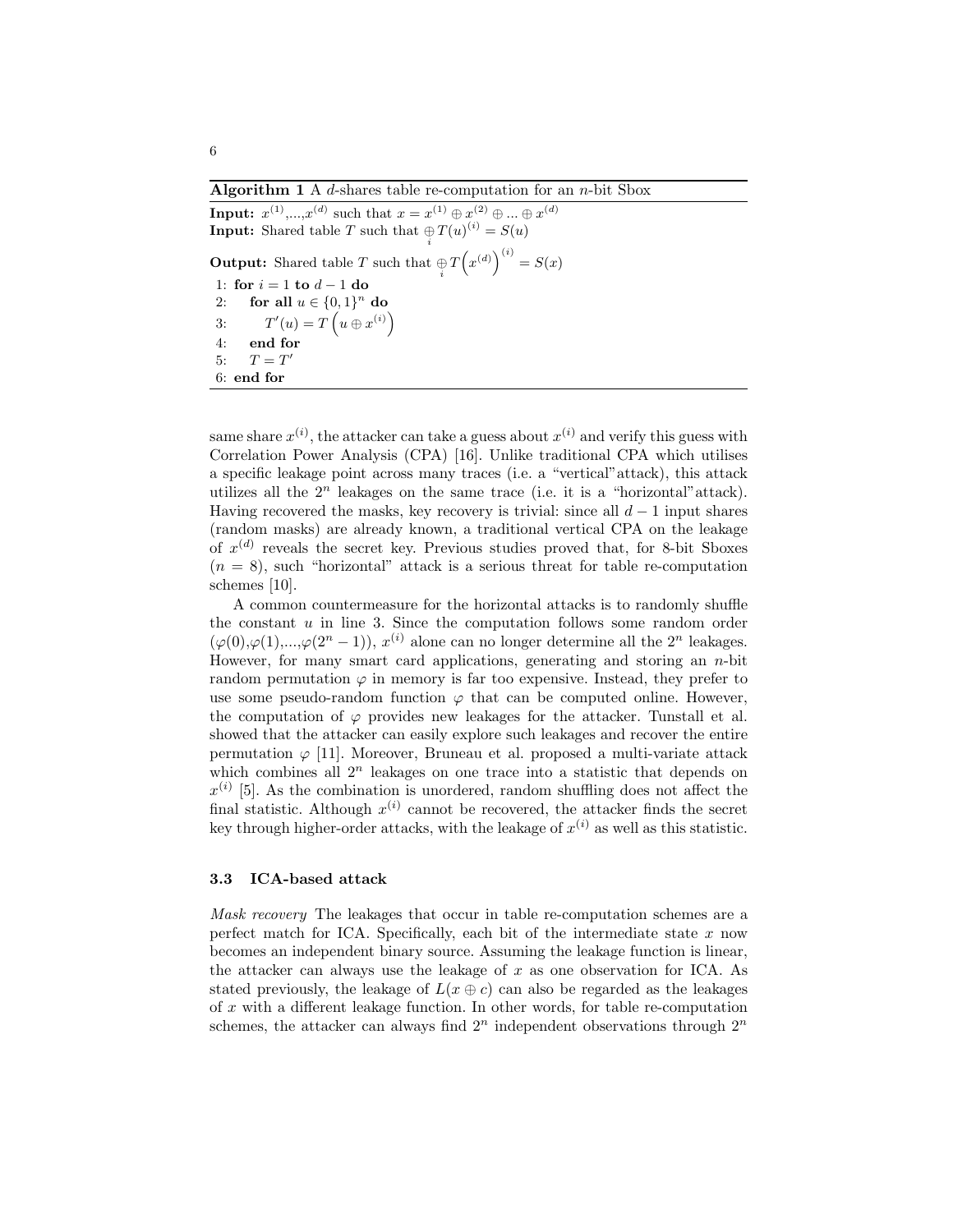XOR constants. In fact, ICA only needs n observations for a successful recovery. Taking noise into consideration, the formal model can be written as:

$$
l = L(x^{(i)}) + \mathbf{N}
$$

where N represents the random noise. As stated in Section 2.3, ICA-based SCA helps to recover the secret share  $x^{(i)}$ .

Key recovery Since all  $d-1$  secret shares are already recovered, the following key recovery becomes trivial. Take the last round attack of AES for instance, assuming the corresponding ciphertext byte is c and related round key byte is k, we have

$$
x^{(d)} = S^{-1}(c \oplus k) \oplus x^{(1)} \oplus x^{(2)} \oplus ... \oplus x^{(d-1)}
$$

Since the attacker has the leakage of  $x^{(d)}$ , traditional CPA helps to determine the correct key guess for k, as long as the value of  $x^{(1)} \oplus x^{(2)} \oplus ... \oplus x^{(d-1)}$  is given.

Comparison with previous attacks Compared with horizontal CPAs, our ICAbased mask recovery uses only n leakage samples. Since horizontal CPA takes guesses about  $x^{(i)}$ , it only applies to one certain trace. In other words, the sample size for horizontal CPA on table re-computation schemes is always  $2<sup>n</sup>$ . Previous studies showed that for  $n = 8$ , horizontal CPA works quite well with software implementations [\[10,](#page-13-1)[11\]](#page-13-2). However, for smaller Sboxes (eg.  $n = 4$ ), horizontal CPA becomes less effective [\[11\]](#page-13-2). This is not surprising though: as a non-profiled attack, CPA requires several traces to achieve a stable recovery. For our ICAbased mask recovery, smaller Sbox is hardly a problem. Since our approach uses only n leakage points, it works well even if  $n = 2$ . Meanwhile, the mask recovery in horizontal CPA is basically a one-dimensional attack: since each trace has different input shares (random masks), horizontal CPA only works on the horizontal axis. The following key recovery, on the other hand, only collects information on the vertical axis. In Bruneau et al.'s work [\[5\]](#page-12-4), since the horizontal leakages are packed into one statistic, their attack mainly works on the vertical axis. On the contrary, our approach is essentially a two-dimensional attack. Both the multiple leakages on one trace ("horizonal") and the leakage model shared by all traces ("vertical") are taken into consideration. In some cases, this twodimensional property becomes a limitation: if the target implementation uses random shuffling as a countermeasure, the frequently changing random order  $\varphi$ completely defeats our attack. Since the  $2<sup>n</sup>$  horizontal leakages in our attack are not packed together (like Bruneau et al.'s attack), this random order prevents our attack to explore the vertical information. However, such protection only works if the designers use a new  $\varphi$  for each encryption. If the random  $\varphi$  is fixed, our attack works exactly the same way: as ICA does not require to know the mixing matrix, we can recover  $x^{(i)}$  without knowing  $\varphi$ . For easy comparison, we list the attacks mentioned above with 2-shares table re-computation schemes in Table  $1<sup>4</sup>$  $1<sup>4</sup>$  $1<sup>4</sup>$ .

<span id="page-6-0"></span> $4 A v$ -variate attack means it takes v leakage samples in total.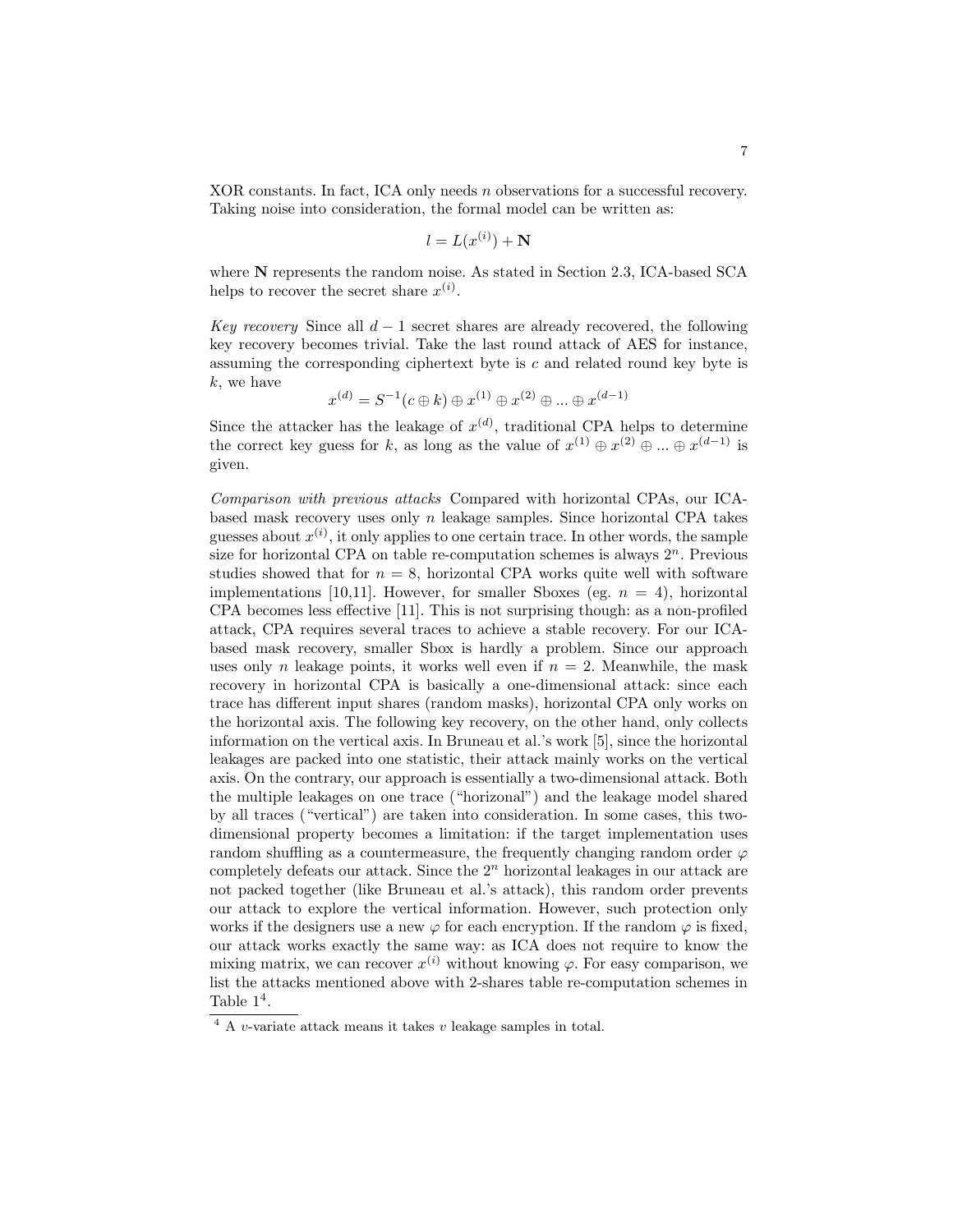Table 1. Comparison of attacks with 2-shares table re-computation schemes

|                                |                    | Variate Fix shuffle Random shuffle |
|--------------------------------|--------------------|------------------------------------|
| horizontal CPA                 | $\binom{2^n+1}{n}$ |                                    |
| Bruneau's attack $ 2^{n+1}+1 $ |                    |                                    |
| our approach                   | $n+1$              |                                    |

#### 3.4 Experimental Validation

To show that our ICA-based attack works, we have implemented a 2-shares version of Coron's masking scheme [\[9\]](#page-13-0) on an IC card with 8-bit microprocessor (Atmega163). The power consumption was measured with a PicoScope 3206D oscilloscope at a sampling rate of 1 GSa/s. The target cipher uses the 4-bit Sbox of PRESENT [\[17\]](#page-13-8). Since the previous studies already proved that horizontal CPA works well with 8-bit Sboxes, here we aim to test whether it still gives satisfying recovery with smaller Sboxes. Our entire trace set contains 200 traces, with 2 000 000 samples covering the Sbox computation in the last round. Results from both horizontal CPA and our ICA-based attack are presented in Figure 1.



Fig. 1. Mask and key recovery: horizontal CPA v.s. ICA

Clearly the small 4-bit Sbox is an issue for horizontal CPA: as there are only 16 leakage samples on each trace, mask recovery becomes less reliable. In our experiments, only 30% of the random masks are successfully recovered. As most recovered masks are incorrect, further key recovery becomes less effective. On the other hand, our ICA-based mask recovery finds over 90% of the random masks correctly with only 40 traces Figure 1 shows such attack is quite efficient: the key recovery becomes stable after only 20 traces.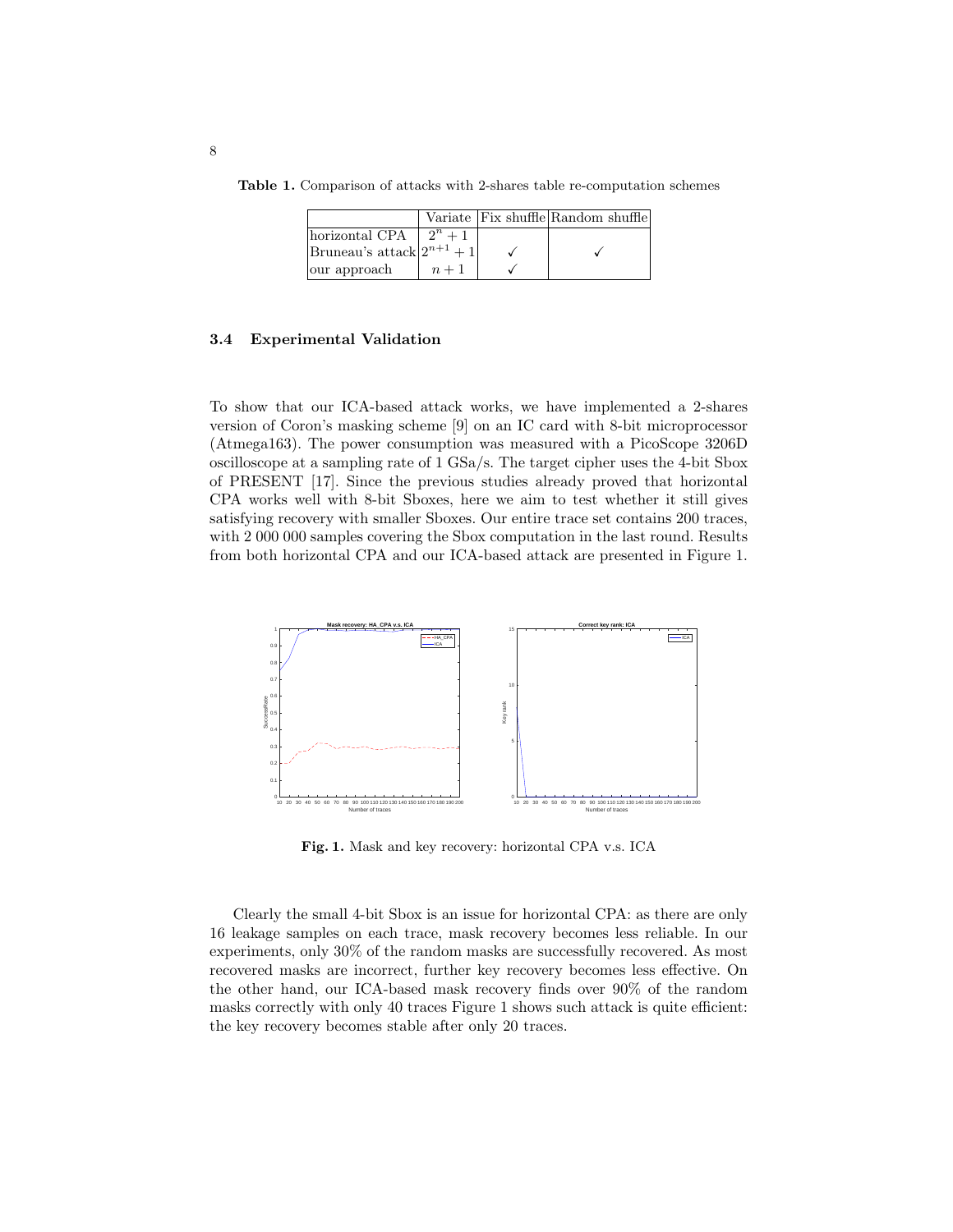# 4 ICA-based Attack on DPAContest v4.2

As table re-computation schemes produce the leakages of  $(x^{(i)}, x^{(i)} \oplus 1, ..., x^{(i)} \oplus$  $2<sup>n</sup> - 1$ , recovering the random masks with ICA seems quite straightforward. In the following, let us consider a more subtle example: the masking scheme in DPAContest v4.2.

### 4.1 The Rotating Sbox Masking Scheme

Unlike typical table re-computation schemes, the masking scheme in DPAContest v4 uses global look-up tables, where the masked tables are pre-computed offline. As stated previously, for larger Sboxes (like AES), storing all possible masked tables is impossible for many commonly used encryption devices. Instead, DPAContest v4 uses Rotating Sbox Masking (RSM) [\[13\]](#page-13-3), which uses a set of constant masks rather than completely random masks. More specifically, in the latest version (DPAContest v4.2) [\[18\]](#page-13-9), the implementation uses the following mask set:

> $M[0:15] = \{0x03, 0x0c, 0x35, 0x3a, 0x50, 0x5f, 0x66, 0x69,$ 0x96, 0x99, 0xa0, 0xaf, 0xc5, 0xca, 0xf3, 0xfc}

Before any encryption, 16 masked tables  $(MS_i)$  are pre-computed and stored in memory:

$$
MS_i(x) = S(x \oplus M[i]) \oplus M[(i+1) \mod 16]
$$

In each encryption, the encryption device randomly pick a 16 elements offset array  $O[0:15]$ , where each  $O[i]$  is a 4-bit random offset. According to the mask set, the initial 128 bit mask is

$$
Mask(0) = \{M[O[0]], M[O[1]], ..., M[O[15]]\}
$$

At the end of one encryption round, each mask byte is "rotated" right for one position in the masking set. Thus, in the  $(r + 1)$ -th round, the input mask is:

 $Mask(r) = \{M[(O[0] + r) \text{mod} 16], M[(O[1] + r) \text{mod} 16], ..., M[(O[15] + r) \text{mod} 16]\}$ 

Algorithm 2 describes the masked round function of AES-128 in detail.

In addition, considering the threat of higher-order SCA, random shuffling is applied to the first/last round. Since the Sbox computation order is not given, the attacker can hardly combine leakages from multiple traces and learn the secret key from conventional vertical SCA.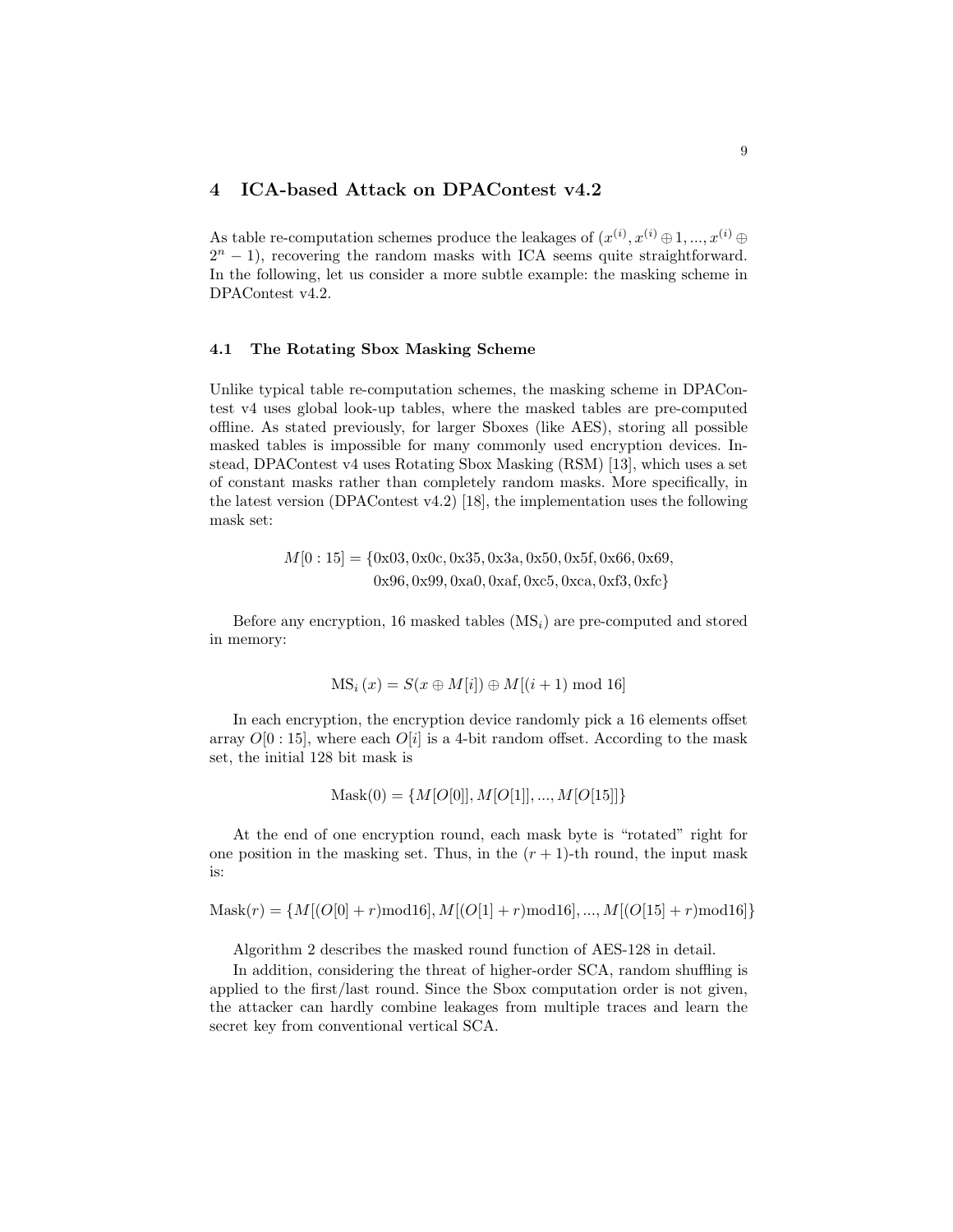Algorithm 2 Masked round function of AES-128 in DPAContest v4.2

**Input:** masked input state  $X = \{X[0], X[1], ..., X[15]\}$ **Input:** random mask index array  $O = \{O[0], O[1], ..., O[15]\}$ **Input:** subkey  $RK = \{RK[0], RK[1], ..., RK[15]\}$ **Output:** masked output state  $X = \{X[0], X[1], ..., X[15]\}$ 1:  $X = X \oplus RK$  .  $\triangleright$  AddRoundKey 2: for  $i = 0$  to 15 do 3:  $X_i = MS_{(O[i]+r) \text{mod } 16} (X[i])$   $\triangleright$  Masked Sbox 4: end for 5:  $X = \text{ShiftRow}(X)$ 6:  $X = \text{MixColumn}(X)$ 7:  $X = X \oplus \text{MixColumn (ShiftRow (Mask}(r+1))) \oplus \text{Mask}(r+1)$ Mask Compensation

## 4.2 Previous Attacks

Although there are many attacks in the hall of fame of DPAContest V4.2, fewer participants give detailed descriptions of their attacks. As a result, we can only present a brief overview of the current results. Apparently, profiling attacks work well with DPAContest v4.2. Most profiling attack recovers the secret key with a few traces, whereas the best one works with only one trace. On the other hand, most non-profiled attacks use much more traces. To date, the best non-profiled attack existed is due to Zeyi Liu et al [\[14\]](#page-13-4). According to the hall of fame, their attack takes only 14 traces, whereas all other non-profiled attacks need a few hundreds traces.

In theory, horizontal CPA still works for this scheme. Denote the 4-bit  $O[0]$ as  $x$ , in each Sbox computation, the processor needs  $x$  to decide which masked table should be used. Algorithm 3 presents the assembly codes of the Sbox computation in DPAContest v4.2.

| <b>Algorithm 3</b> ASM codes of the masked Sbox computation in DPAC ontest v4.2 |                                                     |
|---------------------------------------------------------------------------------|-----------------------------------------------------|
| 1: $\mathrm{Idi} \text{ YH}, \mathrm{hi8}$ ( $\mathrm{offset}$ )                | $\triangleright$ point to the offset array location |
| $2:$ ldi YL, $0x00$                                                             |                                                     |
| $3:$ ld offset, Y                                                               | $\triangleright$ load offset x                      |
| 4: ldi ZH, $hi8(aes_sbox0)$                                                     |                                                     |
| 5: add offset, $I2$                                                             | $\triangleright x = x + r$                          |
| 6: andi offset, $0x0F$                                                          | $\triangleright$ $x \equiv x \mod 16$               |
| 7: add ZH, offset                                                               | $\triangleright$ Determine the masked table         |
| $8:$ clr $ZL$                                                                   |                                                     |
| 9: mov ZL, ST11                                                                 | $\triangleright$ Table look up                      |
| $10:$ clr ST11                                                                  |                                                     |
| 11: $lpm ST11, Z$                                                               |                                                     |
|                                                                                 |                                                     |

Algorithm 3 ASM codes of the masked Sbox computation in DPAContest v4.2

As we can see in line 5-6, in the table look-up procedure, the attacker finds the leakage of  $(x + r)$  mod 16. Although the first/last round Sbox computa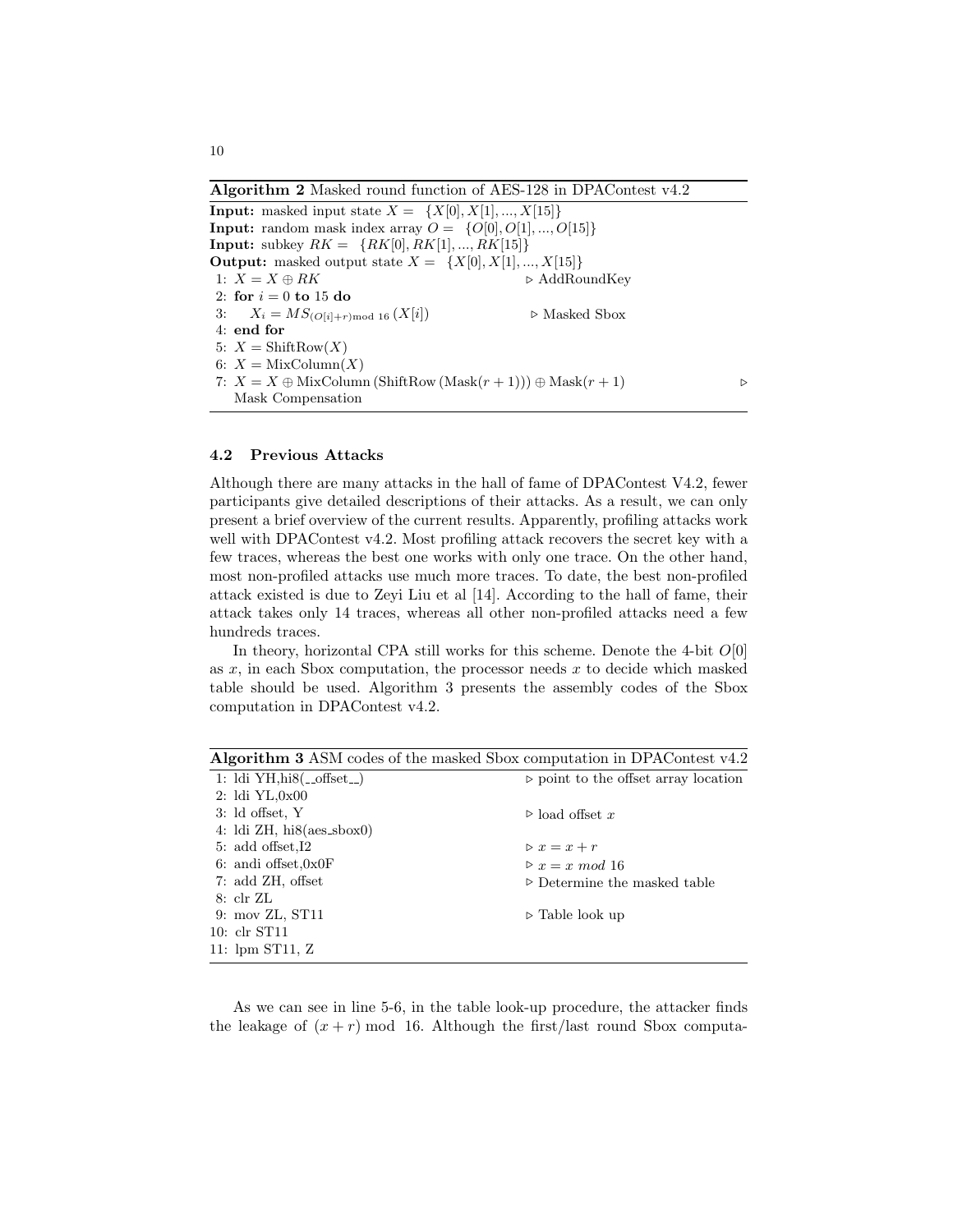tion is shuffled, the rest 8 rounds in the middle still provide exploitable leakages. Specifically, the data-dependant leakages for round 2-9 can be written as  ${L((x + 1) \text{ mod } 16), L((x + 2) \text{ mod } 16), ..., L((x + 8) \text{ mod } 16)}.$  In this case, the attacker can guess  $x$  and verify his guess with horizontal CPA. Nonetheless, considering there are only 8 leakage samples available, recovering the random masks with horizontal CPA seems to be a difficult task.

### 4.3 ICA-based Attack

Apparently, applying ICA in this scheme is not as straightforward as table recomputation schemes. Following the previous construction, the random mask index  $x$  can be regarded as 4-bit binary sources. However, as the leakages here depend on  $(x + r)$  mod 16, the "XOR-constant "method [\[1\]](#page-12-0) no longer provides multiple observations. Nonetheless, in round 9, we have

$$
(x+8) \mod 16 = x \oplus 8
$$

As a result, the leakage of round 9 forms a valid ICA observation. Similarly, the Boolean function of  $y = (x + 4) \text{ mod } 16$  can be written as:

$$
y_1 = x_1 \oplus x_2
$$
  
\n
$$
y_2 = x_2 \oplus 1
$$
  
\n
$$
y_3 = x_3
$$
  
\n
$$
y_4 = x_4
$$

Clearly, the least significant 3 bits have the same expressions as  $x \oplus 4$ . The only difference lies in the most significant bit  $y_1$ . Since ICA is a linear<sup>[5](#page-10-0)</sup> procedure, the linear mixture of x can never express  $x_1 \oplus x_2$ . As a consequence, in ICA, the leakage of  $y_1$  can be regarded as random noise. More specifically, in round 5,

$$
l = L(y) + N
$$
  
=  $\alpha_0 + \alpha_1 y_1 + \alpha_2 y_2 + \alpha_3 y_3 + \alpha_4 y_4 + N$   
=  $\alpha_0 + \alpha_2 - \alpha_2 x_2 + \alpha_3 x_3 + \alpha_4 x_4 + N + \alpha_1 (x_1 \oplus x_2)$   
= L'(x) + N'

In other words, the leakages in round 5 can be regarded as a noisier observation of x with an equivalent leakage function where  $\alpha_1 = 0$ . Similar property holds for the leakages of  $(x + 2)$  mod 16 and  $(x + 1)$  mod 16, although the signal-to-noise-ratio (SNR) will be further reduced. As a result, attackers can recover the offset  $O[0]$  with the leakages from round  $(2, 3, 5, 9)$ . With the random masks recovered, the following key recovery becomes much easier. Unlike the Sbox, the MixColumn computations in the first round are not shuffled. Therefore, attackers can explore the leakages of MixColumn and learn the secret key through conventional vertical SCA.

<span id="page-10-0"></span><sup>&</sup>lt;sup>5</sup> Here linear means linear on real values, rather than  $GF_{2^n}$ .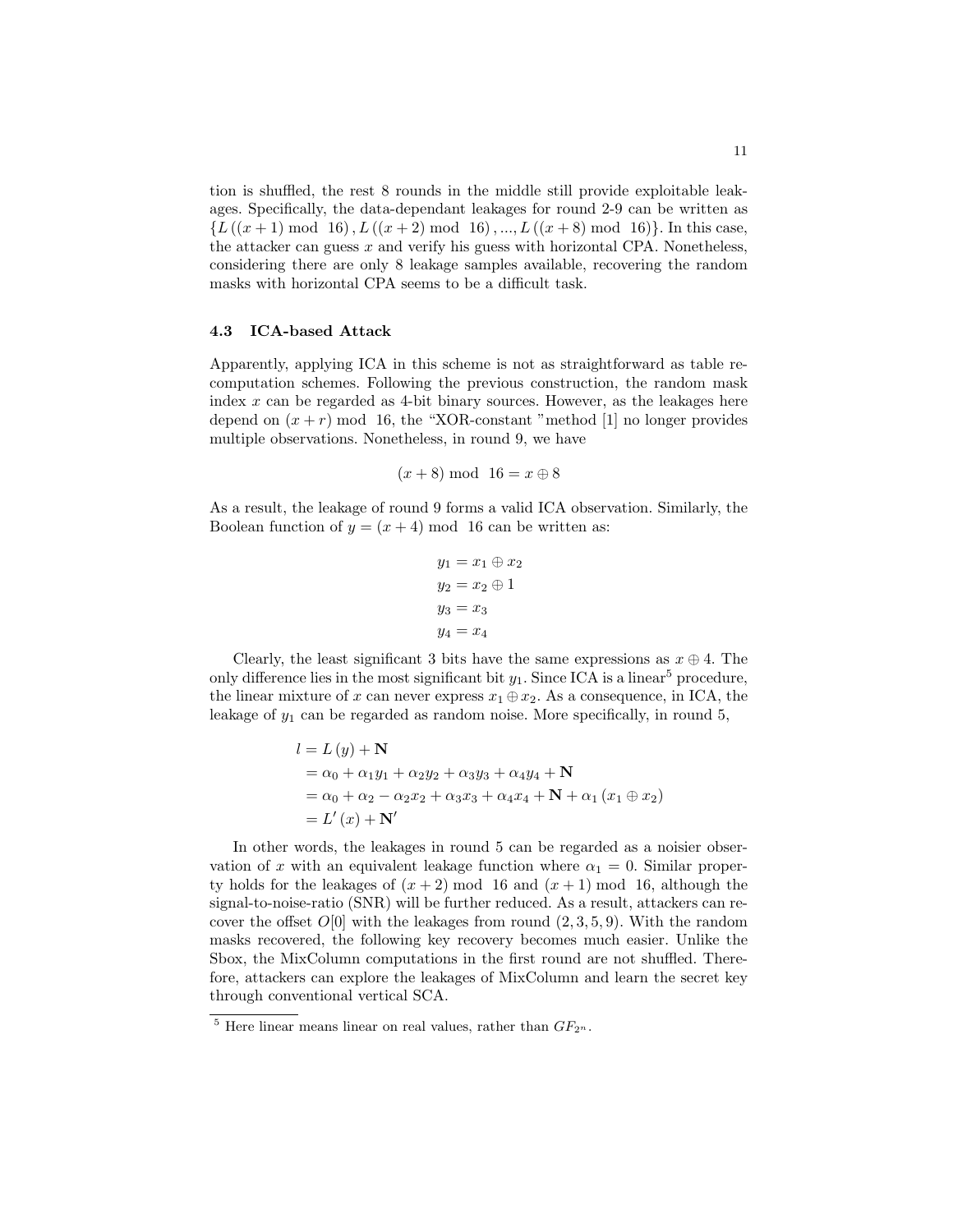#### 4.4 Experimental Validation

We show how our ICA-based attack can be applied here with the EM traces provided by DPAContest [\[14\]](#page-13-4). In our experiments, the leakage of offset  $O[0]$ appears not only in the Sbox computations, but also in the MixColumn computations. For better recovery, in each round, our ICA-based analysis takes both observations as its inputs. As a result, in the mask recovery stage, our analysis uses 8 observations to retrieve 4 sources. Even with these extra leakages, our mask recovery is not as good as the previous section. As we can see in Figure 2, the success rate for our ICA-based mask recovery is around 80%. Nonetheless, the following key-recovery proves that 80% accuracy is still good enough for key recovery: the correct key is almost determined after only 30 traces. On the other hand, in our experiment, 8 leakages can hardly support a horizontal CPA: only 10% of the recovered masks are correct and thus key recovery becomes infeasible.



Fig. 2. Mask and key recovery: horizontal CPA v.s. ICA

# 5 Conclusion

In 2017, Gao et al. have proposed a novel side channel analysis based on independent component analysis (ICA) [\[1\]](#page-12-0). As this ICA-based SCA does not take a "guess-and-determine" procedure, this approach is quite useful for attacking the middle rounds or reverse engineering. However, previous work only studied unprotected implementations.

In this paper, we demonstrated the potential of ICA to defeat some masking schemes: table re-computation and the RSM masking scheme in DPAContest V4.2. Our analysis shows that, assuming the attacker can choose the leakage samples wisely, the random masks in both schemes can be effectively recovered. Compared with the previous attacks, our mask recovery requires fewer leakages. For masking scheme designers, our attack is another warning: horizontal attacks are indeed serious practical threats. If the same (or relevant) mask appears

12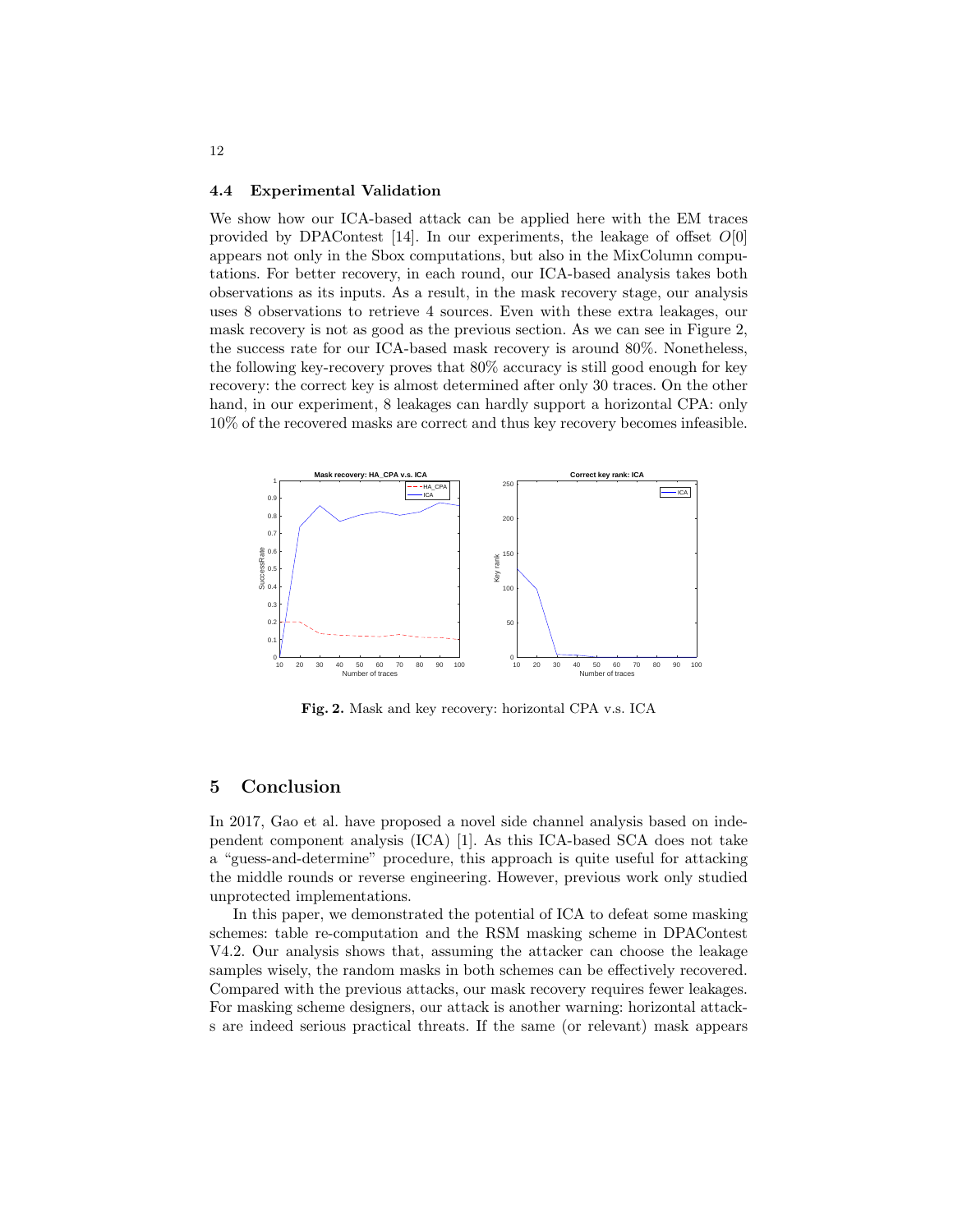multiple times during the computation, the attacker may learn considerable information about the mask, even if it never mixes with any masked intermediate state.

# 6 Acknowledgements

This work has been funded in part by the National Key R&D Program of China(2018YFB0904900, 2018YFB0904901) and EPSRC under grant agreement EP/N011635/1 (LADA).

# References

- <span id="page-12-0"></span>1. Gao, S., Chen, H., Wu, W., Fan, L., Cao, W., Ma, X.: My Traces Learn What You Did in the Dark: Recovering Secret Signals Without Key Guesses. In Handschuh, H., ed.: Topics in Cryptology — CT-RSA 2017: The Cryptographers' Track at the RSA Conference 2017, San Francisco, CA, USA, February 14-17, 2017, Proceedings. Springer International Publishing, Cham (2017) 363–378
- <span id="page-12-1"></span>2. von Willich, M.: A Technique with an Information-Theoretic Basis for Protecting Secret Data from Differential Power Attacks. In Honary, B., ed.: Cryptography and Coding: 8th IMA International Conference Cirencester, UK, December 17-19, 2001 Proceedings. Springer Berlin Heidelberg, Berlin, Heidelberg (2001) 44–62
- <span id="page-12-2"></span>3. Roche, T., Prouff, E.: Higher-order glitch free implementation of the AES using Secure Multi-Party Computation protocols. Volume 2. (2012) 111–127
- <span id="page-12-3"></span>4. Balasch, J., Faust, S., Gierlichs, B., Verbauwhede, I.: Theory and Practice of a Leakage Resilient Masking Scheme. In Wang, X., Sako, K., eds.: Advances in Cryptology — ASIACRYPT 2012: 18th International Conference on the Theory and Application of Cryptology and Information Security, Beijing, China, December 2-6, 2012. Proceedings. Springer Berlin Heidelberg, Berlin, Heidelberg (2012) 758– 775
- <span id="page-12-4"></span>5. Bruneau, N., Guilley, S., Najm, Z., Teglia, Y.: Multi-variate High-Order Attacks of Shuffled Tables Recomputation. In Güneysu, T., Handschuh, H., eds.: Cryptographic Hardware and Embedded Systems – CHES 2015: 17th International Workshop, Saint-Malo, France, September 13-16, 2015, Proceedings. Springer Berlin Heidelberg, Berlin, Heidelberg (2015) 475–494
- <span id="page-12-5"></span>6. Ishai, Y., Sahai, A., Wagner, D.: Private Circuits: Securing Hardware against Probing Attacks. In Boneh, D., ed.: Advances in Cryptology — CRYPTO 2003: 23rd Annual International Cryptology Conference, Santa Barbara, California, US-A, August 17-21, 2003. Proceedings. Springer Berlin Heidelberg, Berlin, Heidelberg (2003) 463–481
- <span id="page-12-6"></span>7. Messerges, T.S.: Securing the AES DPAContestFinalists Against Power Analysis Attacks. In Goos, G., Hartmanis, J., van Leeuwen, J., Schneier, B., eds.: Fast Software Encryption: 7th International Workshop, FSE 2000 New York, NY, US-A, April 10-12, 2000 Proceedings. Springer Berlin Heidelberg, Berlin, Heidelberg (2001) 150–164
- <span id="page-12-7"></span>8. Prouff, E., Rivain, M.: A Generic Method for Secure SBox Implementation. In Kim, S., Yung, M., Lee, H.W., eds.: Information Security Applications: 8th International Workshop, WISA 2007, Jeju Island, Korea, August 27-29, 2007, Revised Selected Papers. Springer Berlin Heidelberg, Berlin, Heidelberg (2007) 227–244